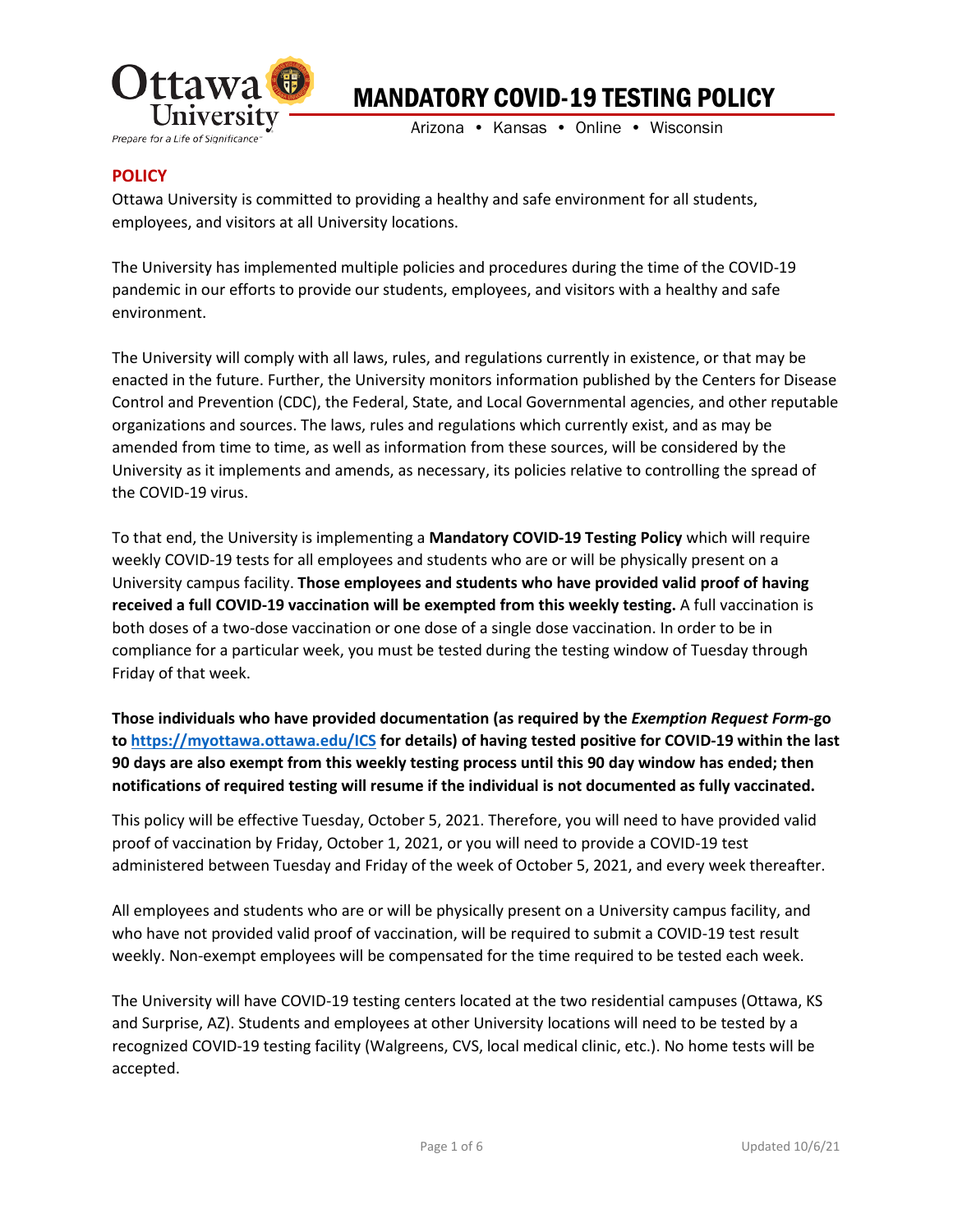

Arizona • Kansas • Online • Wisconsin

## **HOW WILL THIS POLICY BE ADMINISTERED?**

Between now and the effective date of the policy, each student and employee will have the opportunity to provide the University with valid proof of a vaccination through one of two methods.

**Online:** Photograph or Scanned Copies (preferred method)

- a. Students may upload an image of their vaccination card via MyOttawa at [www.ottawa.edu/myottawa.](http://www.ottawa.edu/myottawa)
- b. Employees may upload an image of their vaccination card via Paycom at [www.paycomonline.com](http://www.paycomonline.com/) through their employee self-service account.
- 2. **In Person:** Verification of Hard Copy
	- a. Students and employees may visit the designated office at any campus location during normal business hours and show their vaccination card to the University representative located in that office.

Providing a digital or hard copy of a valid COVID-19 vaccination card will excuse individuals from the weekly COVID-19 testing protocol. Individuals that have not provided valid proof of vaccination will need to follow the weekly schedule outlined below.

## • **Friday Prior to Test Week – email notification you need to test**

Individuals who are expected to be physically present on a University campus facility and have not yet provided valid proof of vaccination will receive an email notice of the requirement to submit test results of a valid COVID-19 test administered between Tuesday and Friday of the following week. The Office of Student Affairs/Life (students) and Department of Human Resources (employees) teams will receive a list of individuals required to test.

## • **Tuesday-Friday of Test Week – 4 days to test and submit results of test**

Individuals may use an on-campus testing facility, if available, to complete the testing requirement. If an on-campus testing facility is used, individuals' test results will be automatically recorded, and no further action is required for the week unless otherwise advised by Office of Student Affairs/Life (students) or Department of Human Resources (employees).

Individuals who use an off-campus testing facility will need to submit test results of a valid COVID-19 test through one of the two methods:

- o **Online:** Photograph or Scanned Copies (preferred method)
	- Students and employees may upload an image of their test results via MyOttawa at [www.ottawa.edu/myottawa.](http://www.ottawa.edu/myottawa)
- o **In Person:** Verification of Hard Copy
	- Students and employees may visit the designated office during normal business hours at any campus location and show their test results to the University representative located in that office.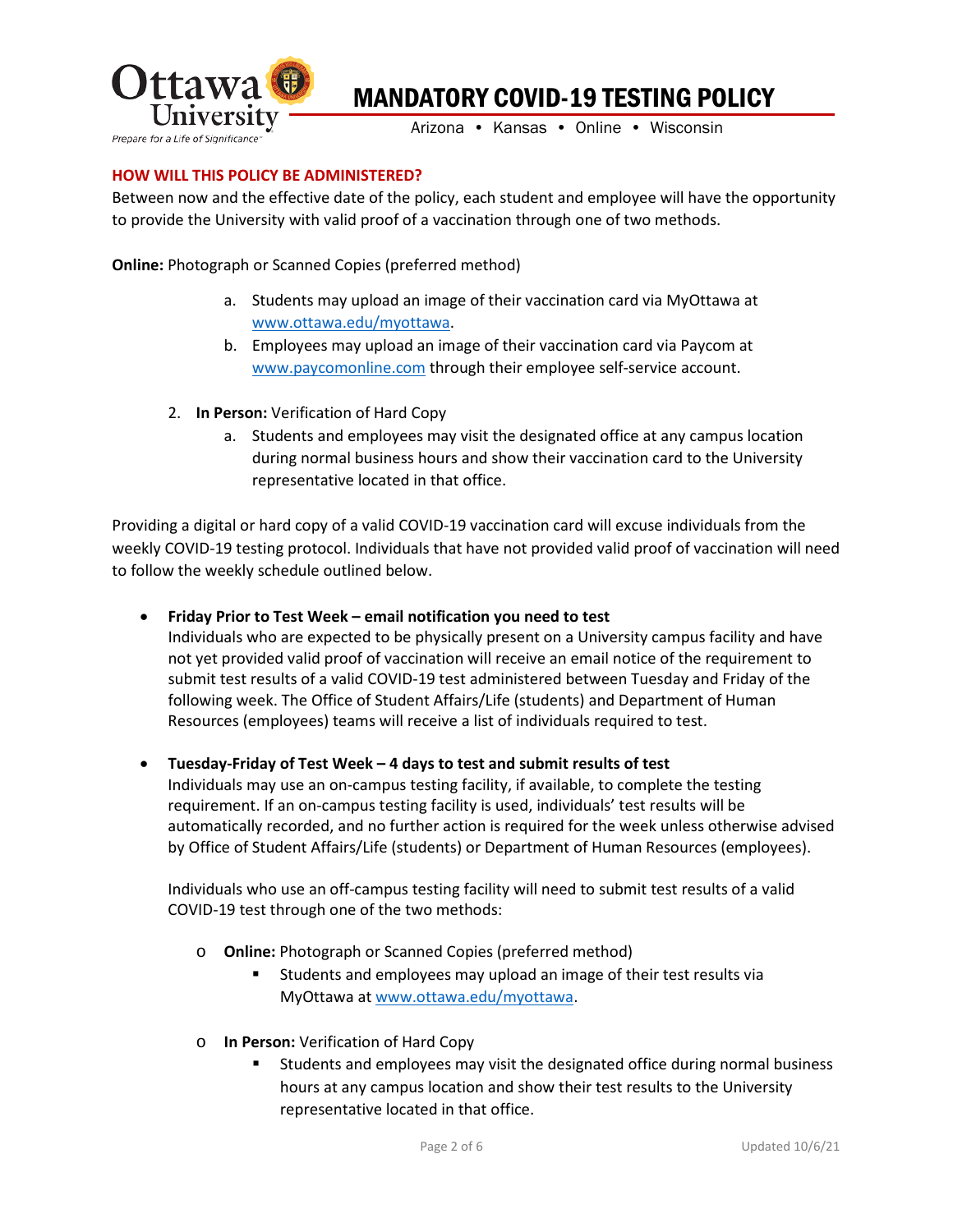

Arizona • Kansas • Online • Wisconsin

NOTE: Individuals who have not submitted valid proof of vaccination or test results by the end of day Wednesday will receive a reminder email to submit test results by Friday.

- **Saturday-Sunday of Test Week – final window to get tested and submit test results** All individuals who have not submitted valid proof of vaccination or test results from the testing window must do so by midnight on Sunday.
- **Tuesday Following Test Week – notice delivered that you didn't do what you needed to do** All individuals who have not submitted valid proof of vaccination or test results for the prior week will receive a Strike. A notice will be sent to detail consequences and expectations for future adherence to this policy and Student Affairs (students) or Supervisors (employees) will receive a copy of this notice.

#### **HOW DO I GET TESTED?**

Ottawa University will provide testing centers at the following campuses:

- o Ottawa, Kansas
- o Surprise, Arizona

These on-campus testing centers will be open and available for testing:

- o Tuesday 9:00 a.m. 5:00 p.m.
- o Wednesday 1:00 5:00 p.m.

The specific locations at each campus are as follows:

- o Ottawa, KS
	- Tuesday Fredrikson Chapel
	- Wednesday Gangwish Library, Schendel Conference Center
- o Surprise, AZ
	- Founder's Hall Room 1025

All students and employees may utilize the testing centers on these campuses for purposes of receiving their mandatory weekly test. If you choose to use these on-campus testing centers, your test record and result will be automatically recorded into the University system. You will not need to submit the test results if you use one of these on-campus testing centers.

If you use the on-campus testing centers, the tests will be administered/provided at no charge to the student or employee. However, the student or employee may be asked to provide proof of insurance and a claim for the cost of these tests may be submitted to your insurance carrier.

If you are unable to use the on-campus testing centers, you will need to use an off-campus testing facility. If you use an off-campus testing facility, you will need to submit the result of your test to the University through one of the two methods.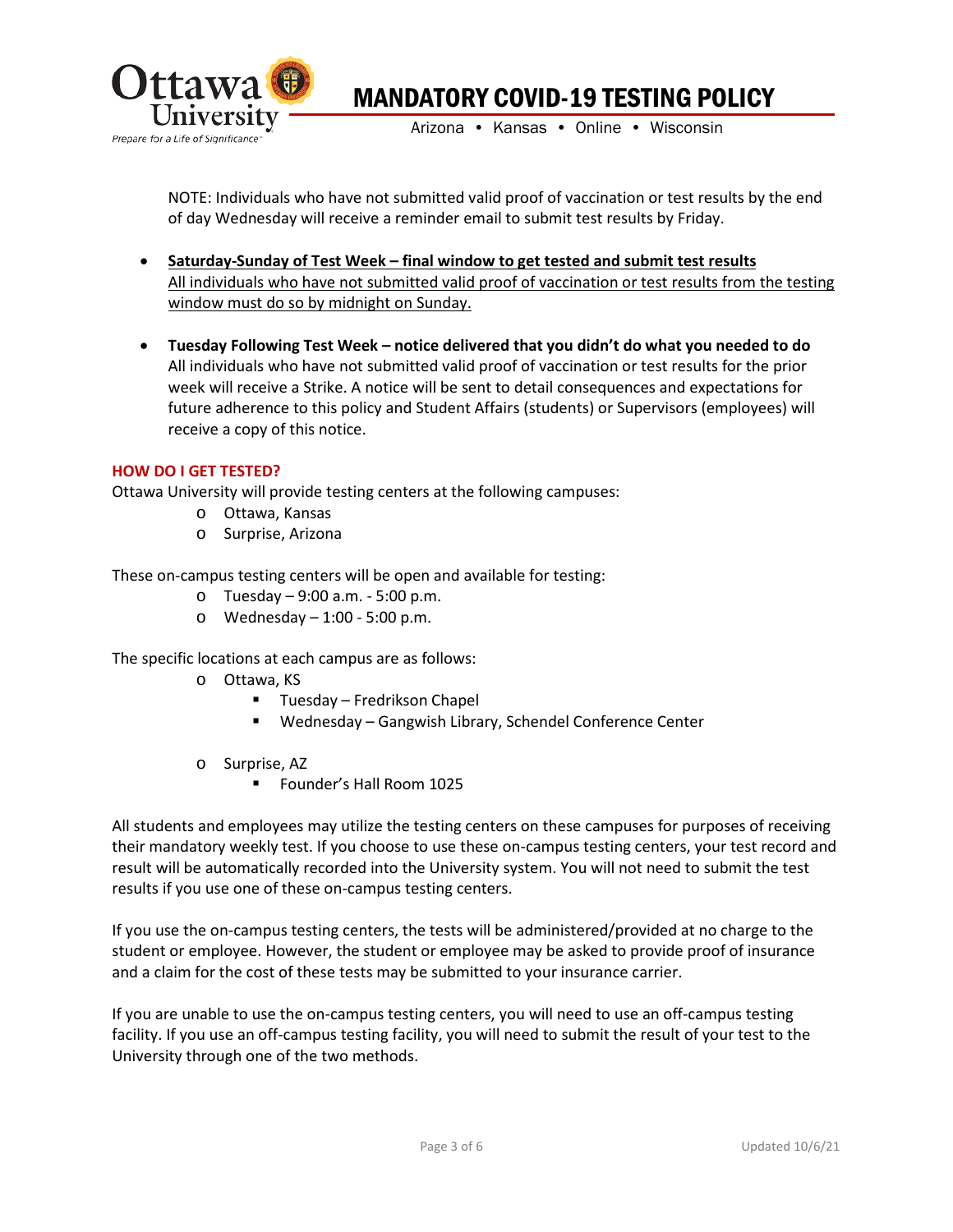

Arizona • Kansas • Online • Wisconsin

If you utilize one of the on-site testing centers, these tests will be administered at no cost to you. If you are located at a campus which does not have an on-site testing center, you will need to utilize a recognized off-campus COVID-19 testing facility (Walgreens, CVS, local medical clinic, etc.). No home tests will be accepted. In most cases you should be able to get tested at no charge. You can find testing centers here: [https://www.hhs.gov/coronavirus/testing/.](https://www.hhs.gov/coronavirus/testing/) To the extent you are charged for this offcampus test, you may submit the cost of the off-campus test (maximum reimbursement per test is \$35) to the University for reimbursement of any un-insured costs. If you are located at a campus which does have an on-site testing facility, and you choose to use an off-campus facility instead, you will be responsible for all costs associated with that test.

- o **Online:** Photograph or Scanned Copies (preferred method)
	- Students and employees may upload an image of their test results via MyOttawa at [www.ottawa.edu/myottawa.](http://www.ottawa.edu/myottawa)
- o **In Person:** Verification of Hard Copy
	- Students and employees may visit the designated office location during normal business hours at any campus location and show their test results to the University representative located in that office.

## **DESIGNATED OFFICE LOCATIONS**

- 1. OTTAWA, KANSAS
	- a. Students Office of Student Life located in the Administration Building.
	- b. Employees Department of Human Resources located in the Tauy Jones Hall.
- 2. SURPRISE, ARIZONA
	- a. Students Office of Student Affairs located in Founders Hall.
	- b. Employees Chief Administrator Office, Keith Johnson, located in Founders Hall.
- 3. OVERLAND PARK, KANSAS
	- a. Students and Employees Overland Park Campus, Chad Taldo's Office
- 4. BROOKFIELD, WISCONSIN
	- a. Students and Employees Brookfield Campus, Brian Patterson's Office
- 5. PHOENIX, ARIZONA
	- a. Students and Employees Phoenix Campus, Security Office

#### **IMPACT OF TEST RESULTS**

If your COVID-19 test result is positive, meaning you have contracted the COVID-19 virus, you will immediately move to the current COVID-19 Protocols in place for your campus for those who have contracted the virus.

If your COVID-19 test result is negative, you may continue to come to campus and will be subject to continued compliance with this policy.

#### **WHAT ARE THE CONSEQUENCES FOR NOT COMPLYING WITH THIS POLICY?**

Upon receiving Strike 1, Strike 2, or Strike 3, the following consequences will be enforced: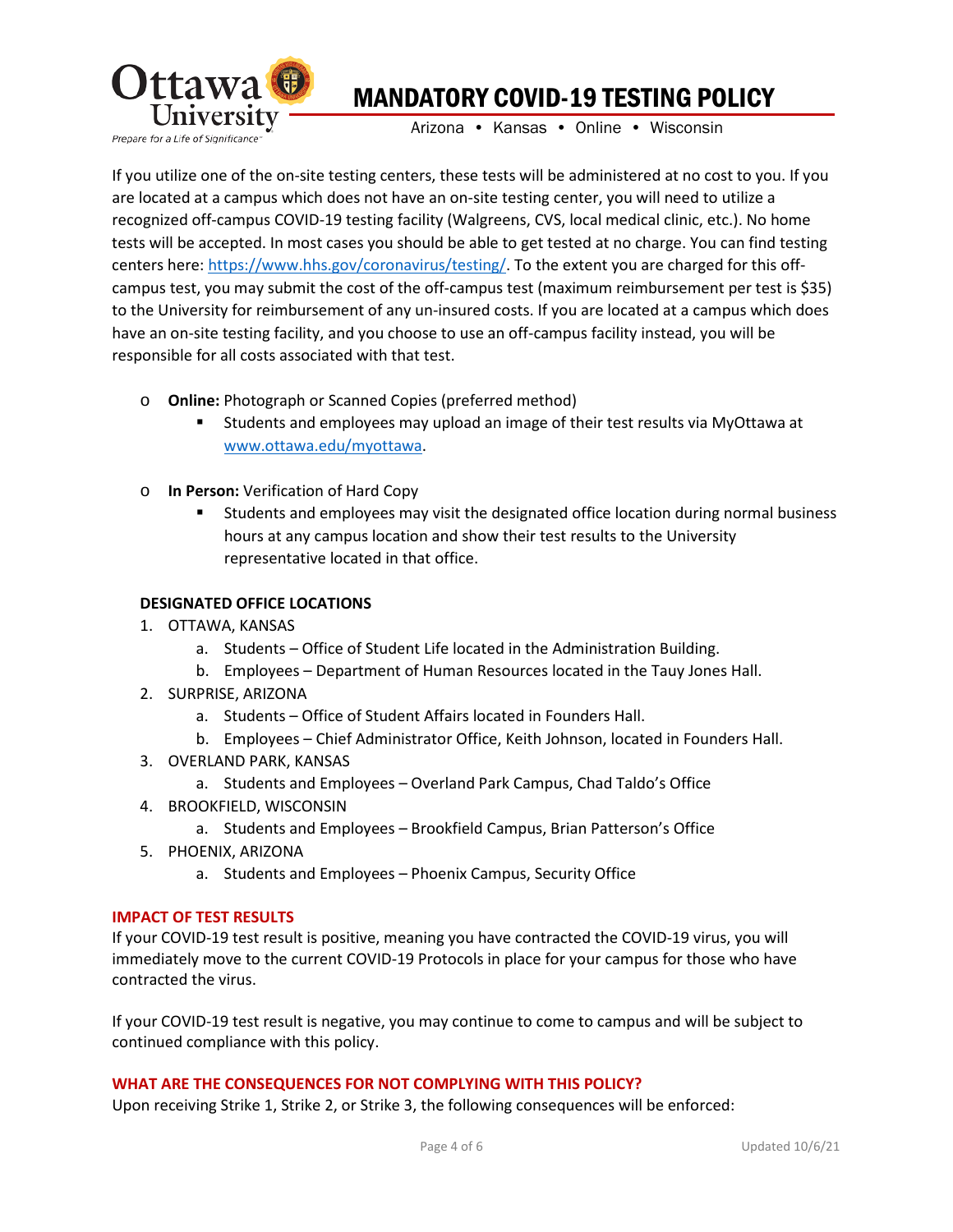

Arizona • Kansas • Online • Wisconsin

## **STUDENTS**

- Strike 1: A warning email is sent to notify the student that they have not submitted valid proof of vaccination or a COVID-19 test result and need to do so immediately (see the weekly schedule discussed earlier in this policy). The Office of Student Affairs will also be notified and may notify other departments you work with closely (athletics, music, forensics, etc.).
- Strike 2: The student's account is placed on hold and the student may not participate in any extracurricular activity (athletic events, athletic practices, student events, student activities, etc.) until they have provided valid proof of vaccination or a COVID-19 test result. The Office of Student Affairs also will be notified and may notify other departments you work with closely (athletics, music, forensics, etc.).
- Strike 3: Along with the Strike 2 consequences noted above, the student may not attend face-toface classes, will have to make appropriate arrangements with their instructor to continue in each course, and will meet with their Adawe Mentor/Advisor to determine next steps, up to and including withdrawal from the University.

#### **EMPLOYEES**

- Strike 1: A warning email is sent to notify the employee and their manager that they have not submitted proof of vaccination or a COVID-19 test result and need to do so immediately (see the weekly schedule discussed earlier in this policy).
- Strike 2: A warning email is sent to notify the employee and their manager that they have not submitted proof of vaccination or a COVID-19 test result and need to do so immediately (see the weekly schedule discussed earlier in this policy). This will be the second such notification (Strike 2).
- Strike 3: Along with the Strike 2 consequences noted above, the employee will be placed on unpaid administrative leave for a period of 14 days. During that 14-day period the employee may provide valid proof of vaccination or submit a COVID-19 test result. If neither of these occur within that 14-day window, employee may be subject to termination.

#### **EXCEPTIONS TO POLICY**

As previously stated, the University has implemented multiple policies and procedures during the time of the COVID-19 pandemic in our efforts to provide our students, employees, and visitors with a healthy and safe environment. This **Mandatory COVID-19 Testing Policy** is another such policy and therefore exceptions to compliance will be limited.